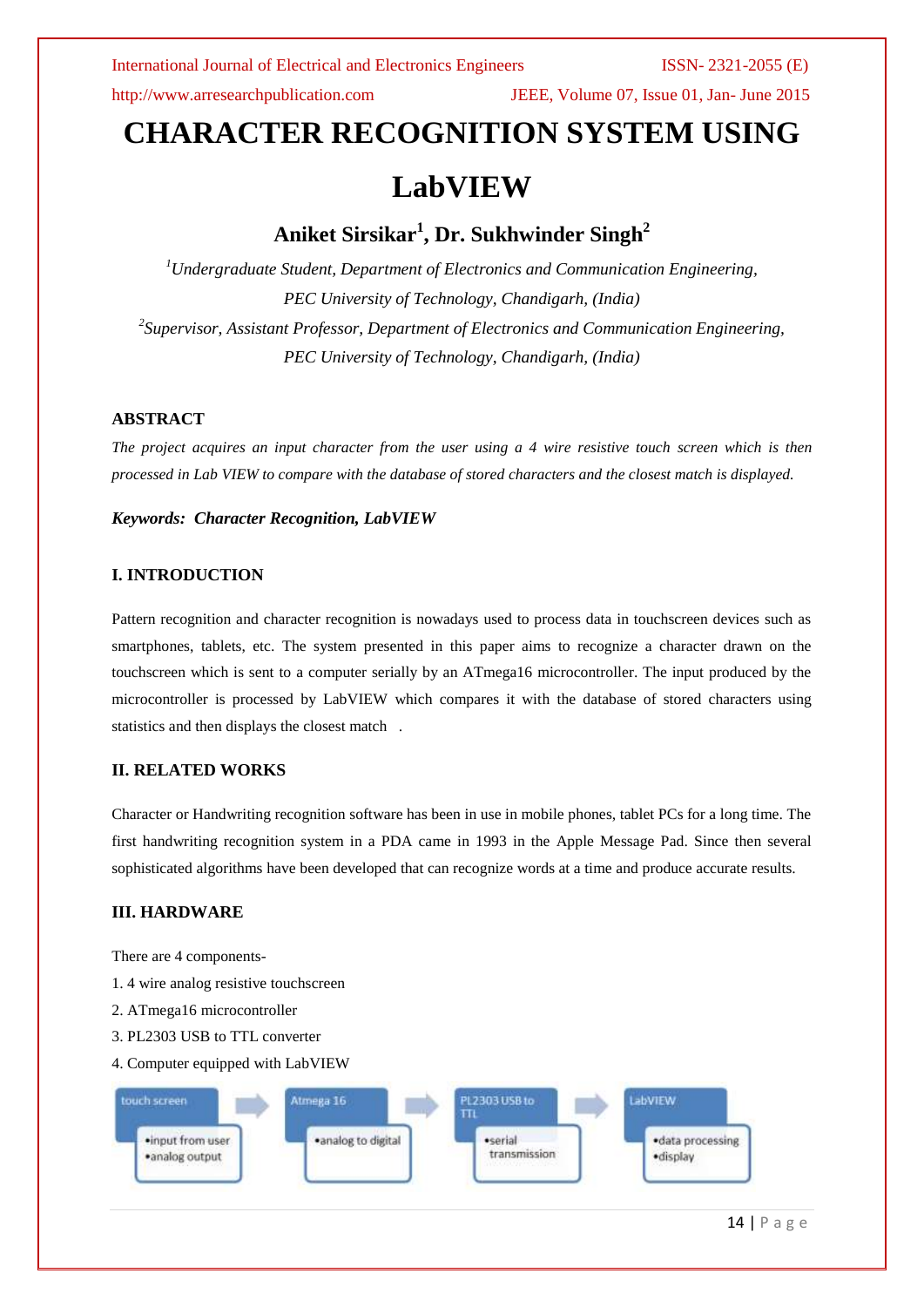#### http://www.arresearchpublication.com JEEE, Volume 07, Issue 01, Jan- June 2015

#### **3.1 Touch Screen**

It is a 2- Dimensional sensing device that is constructed of 2 sheets of material separated slightly by spacers. It contains a sheet of glass providing a stable bottom layer and a sheet of Polyethylene (PET) as a flexible top layer .The 2 sheets are coated with a metal compound called Indium Tin Oxide (ITO).When the PET film is pressed down, the two resistive surfaces meet. The position of a touch can be read by a touch screen microcontroller circuit.

#### **3.2 ATmega16 Microcontroller**

The microcontroller has been programmed to alternately do an Analog to digital conversion for X and Y coordinate of the point touched on the screen. After each conversion the value is transmitted digit by digit through UART (Universal Asynchronous Receiver Transmitter) of the microcontroller. The coordinates are sent in the format x1x2x3, y1y2,y3 followed by a new line character

#### **IV. LABVIEW**

It stands for Laboratory Virtual Instrument Engineering Workbench. It was developed to allow scientists and engineers to control instruments through computers using an easy to understand graphical programming language. LabVIEW has been used to serially acquire data using VISA libraries and then to plot and compare the input character with the database of characters.

#### **V. MAIN VI**

The main VI configures the serial port using controls setting the appropriate data bits, stop bits, baud rate and parity (not used). After the port has been configured it uses the VISA Read function to read data in every iteration of the while loop. In every iteration, it reads one set of coordinates, uses the Match Pattern function to separate the X and Y coordinates and stores them in separate arrays. These arrays are then clustered together and sent for plotting to the XY Graph. Each set of coordinates is 8 bytes, 6 for the numbers, 1 for the comma and 1 for a new line character at the end, so 8 bytes are read every iteration.



**Fig 1 Front Panel of the Main VI**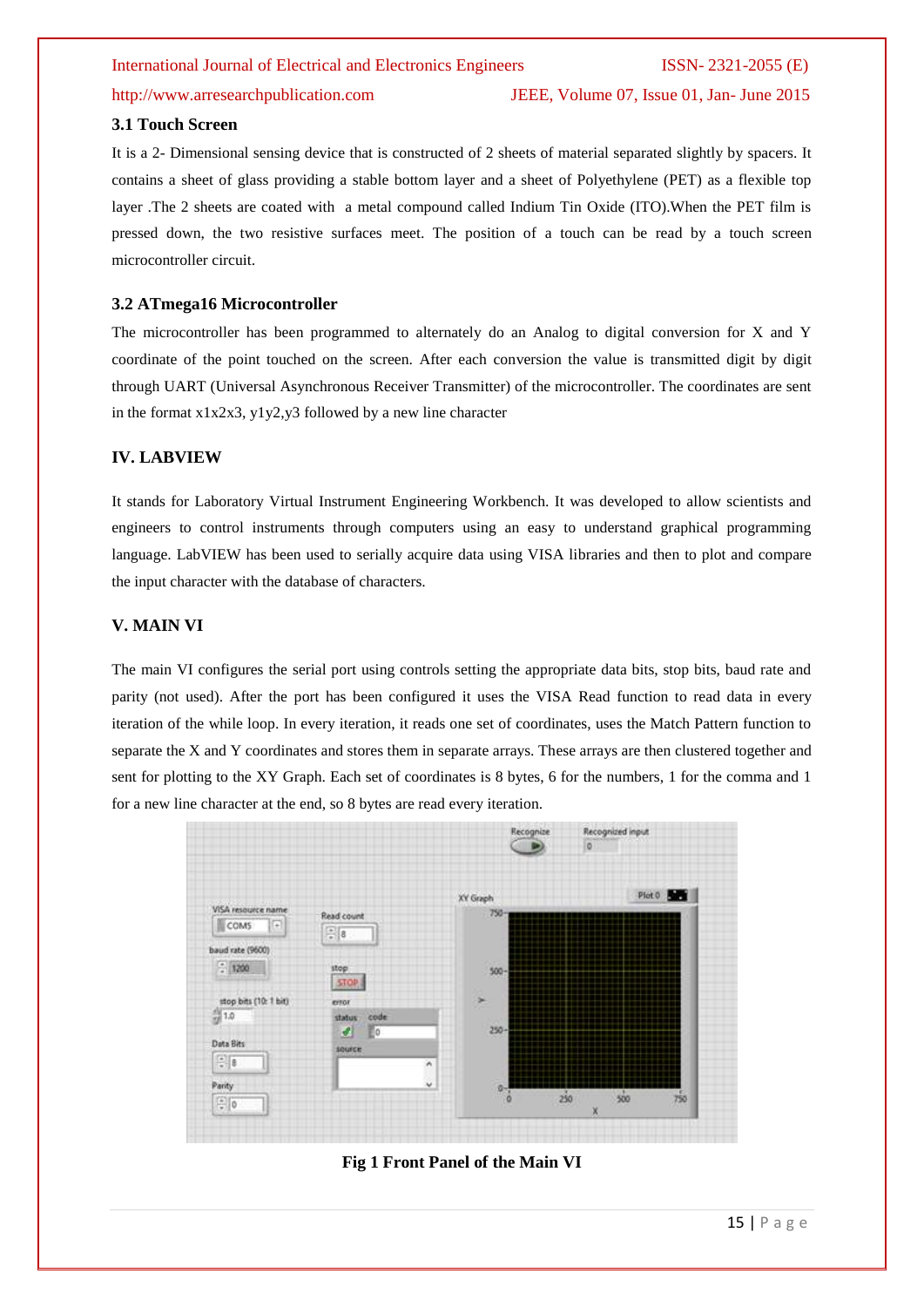#### http://www.arresearchpublication.com JEEE, Volume 07, Issue 01, Jan- June 2015

When the user has finished entering the character, he may press the Recognize button on the front panel to do the character recognition and display the recognized character. After the user presses the Recognize button, the Compare subVI is passed the X and Y arrays of the input character. It does the recognition and displays the output.



**Fig 2 Block Diagram of the Main VI**

### **VI. COMPARE SUBVI**

The Compare subVI does the calculations for the recognition. It uses the Mean Absolute Deviation function of Statistics for doing the comparisons. Mean Absolute Deviations of difference of input arrays and stored arrays is calculated and compared. Mean Absolute Deviation of a data set tells us how far, on average, all values are from the mean value.

The mean absolute deviation of a set  $\{x_1, x_2, ..., x_n\}$  is

$$
\frac{1}{n}\sum_{i=1}^{n}|x_i-m(X)|.
$$

 $\left. m(X) \right|_{\text{is the mean of the data set}}$ 

It can be zero for difference of 2 curves if they are identically drawn on the screen irrespective of their locations. It will be non-zero and will increase as the 2 curves being compared get more different from each other.



**Fig 3 Block Diagram of the Compare subVI**